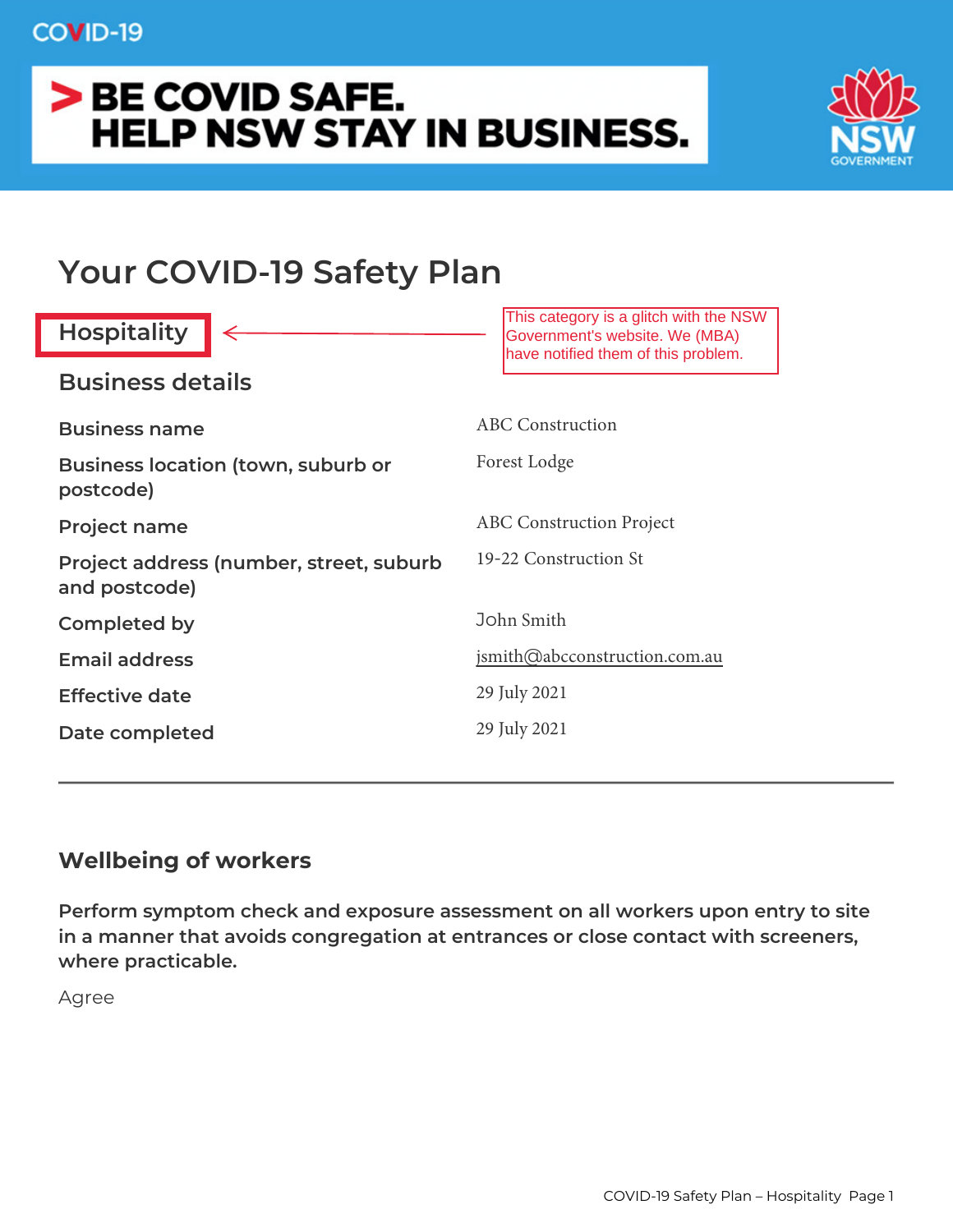**Exclude workers who are unwell from the site.**

Agree

**Have protocols in place to manage sites where a person becomes unwell at work and to identify contacts in the event a worker tests positive for COVID-19. Request workers notify site owner as soon as they become aware of having tested positive to COVID-19 or have been notified they are a close contact.**

Agree

**Provide staff with training and advice in relation to personal hygiene, updated infection control practices and adherence to COVID-19 control requirements. Display signage about COVID-19 control measures such as physical distancing, face masks and hand hygiene around the workplace where practicable.**

Agree

**Ensure first aid personnel are provided adequate training and access to PPE (to manage COVID-19 exposure), where practicable. Note: this may not be applicable for small sites.**

Agree

Encourage workers to access COVID-19 vaccination when eligible, including by:

- **communicating COVID-19 vaccine eligibility criteria as outlined by the Australian Government**
- **informing workers about how to make a COVID-19 vaccination booking through the COVID-19 Vaccine Eligibility Checker**
- **sharing resources and information about COVID-19 vaccines from trusted sources (e.g. Australian Government Department of Health, NSW Health)**
- **identifying locations near work sites where COVID-19 vaccinations are available**
- **allowing workers to get vaccinated during working hours in a manner consistent with site arrangements and ongoing site operations.**

#### Agree

**Have at least one nominated person and/or COVID Marshal (one per 50 workers) who is responsible for ensuring compliance with all COVID-19 safety measures, including site checks-ins, face masks and physical distancing. The nominated person may**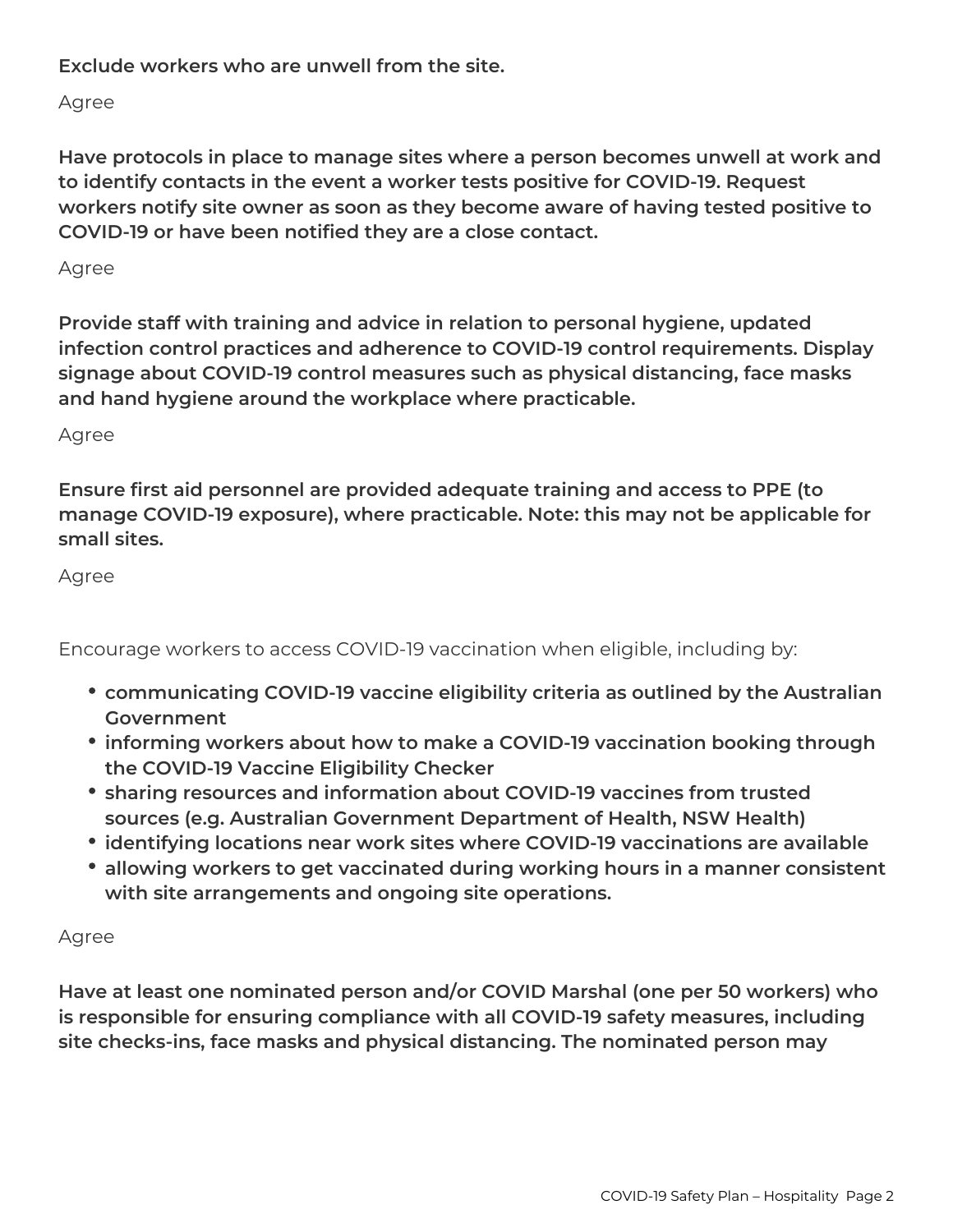**ensure compliance across multiple sites for smaller projects.**

Agree

**Ensure workers comply with mandatory surveillance COVID-19 testing requirements, where applicable.**

Agree

## **Physical distancing**

**Provide parking at or near sites to reduce use of public transport, where practicable. Communicate and promote compliance with rules relating to carpooling.**

Agree

**Restrict inductions to site to the minimum practicable, to reduce movement of workers between different sites.**

Agree

On sites for construction, renovation and additions on unoccupied residential buildings two storeys and under:

- **limit the trades on-site to one at any time**
- **cap the number of sites visited by trades person in any week to five sites.**

Note: These restrictions do not apply to roles that involve inherently short and contactless visits to sites, such as supervisors, certifiers and professional services such as engineers and surveyors, delivery drivers and specialist installers working on their own.

Agree

Wherever practicable, create separation of people and teams on site:

**Establish separate zones and limit movement of people and teams between**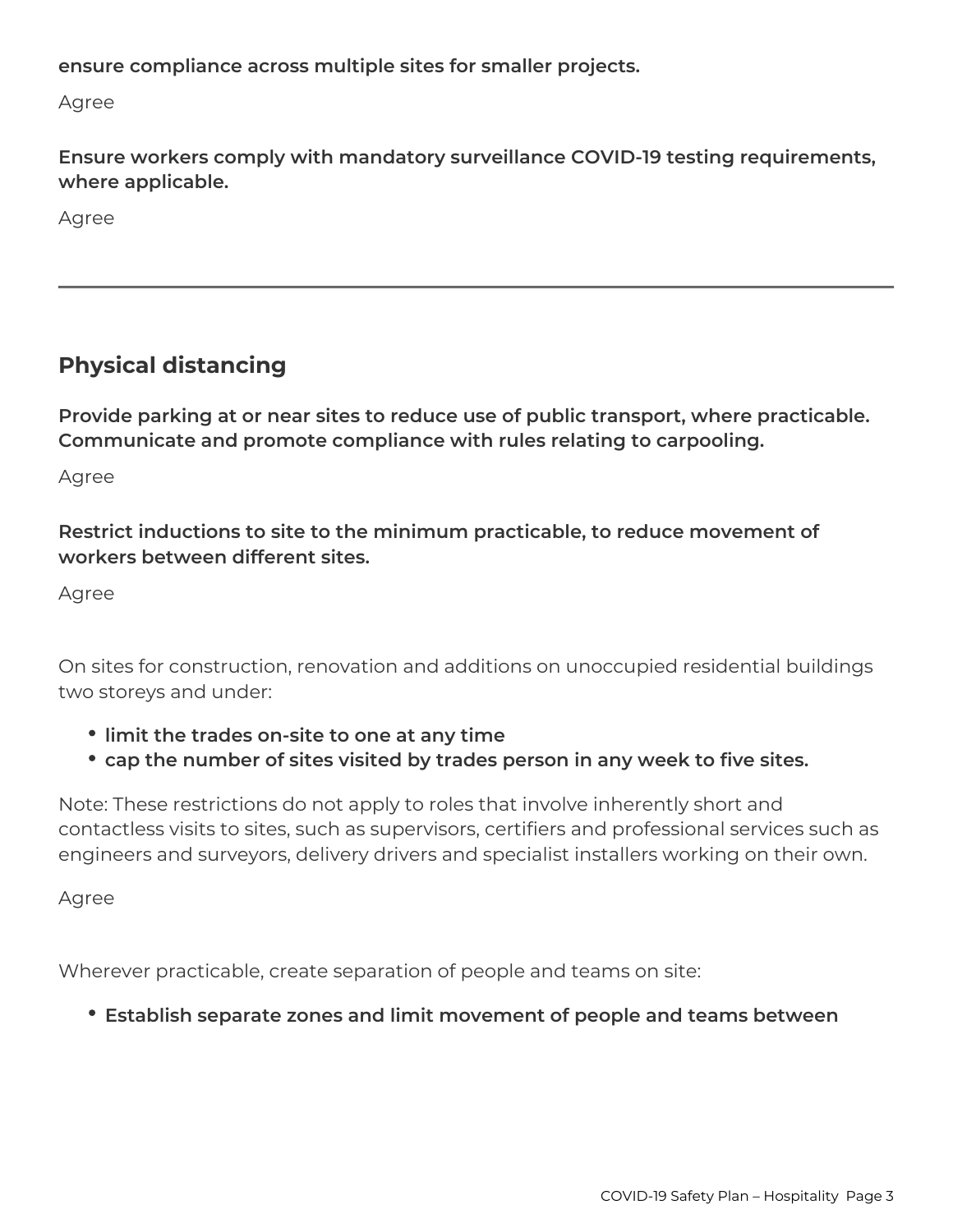**zones.**

**Create separated shifts or staggered shift start/finish times, as permitted by conditions of consent for working hours and related planning orders.**

Note: this may not be applicable for small sites.

Agree

**Use contactless deliveries and invoicing where practicable.**

Agree

**Where practicable, delivery drivers and other occupants must remain in their vehicles if not required to unload. If they wind down their windows (e.g. to engage with people onsite) they must be wearing a face mask.**

Agree

**Where a driver is required to unload and it is practicable to do so, no other person should touch the vehicle and other workers should maintain at least 3 metres physical distance from the driver.**

Agree

**Drivers must use dedicated visitor amenities if available (not amenities used by workers). Note: this may not be applicable for small sites.**

Agree

**Establish physical distancing for meetings, break periods, meals site sheds, crib rooms, general access and exit including stairways, lifts, evacuation routes and muster points where practicable.**

#### Agree

**Wherever practicable, create additional meal facilities and amenities in outdoor, open fresh air environments within the confines of the site. This may include covered areas on ground level, or on floors of buildings that are structurally complete and otherwise safe, but have no facade restricting flow of fresh air.**

Agree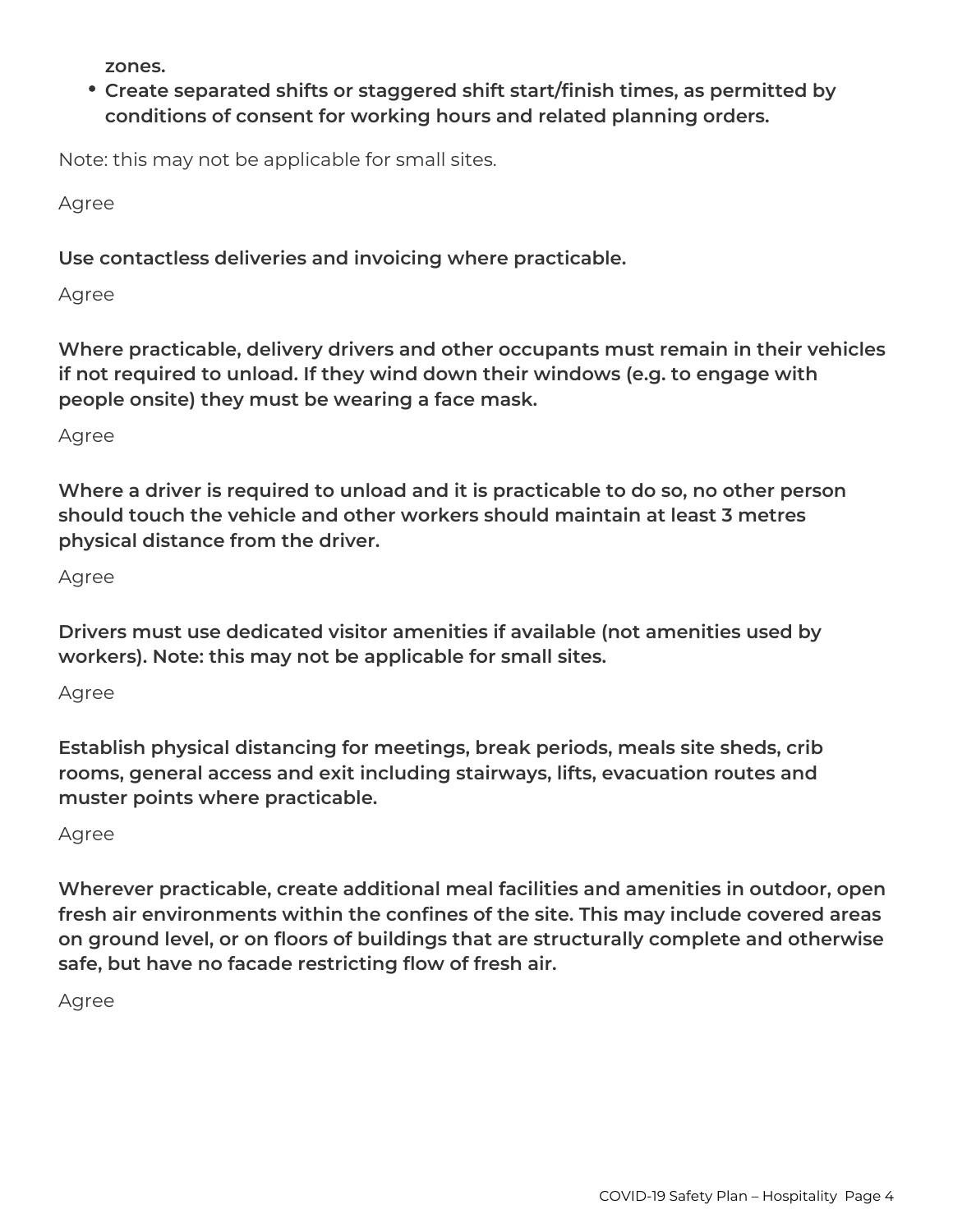**Limit the number of people in any indoor areas, including indoor meal areas, to one person per 4 square metres of space where it is safe to do so (unless other legislated WHS requirements apply, e.g. working in confined spaces).**

Agree

**Limit hoist movements to teams who are working together and, where practicable, have teams work only on specified floors for their whole shift to avoid the need to move around the site.**

#### Agree

**Monitor entry and exit points to maintain physical distancing and prevent overcrowding, including but not limited to provision of supervision, line marking, clear signage, video communications/doorbell.**

Agree

**Conduct a task risk assessment to identify control measures necessary to mitigate the spread of COVID-19 when 1.5 metre physical distancing cannot be adhered to. For essential work activities where physical distancing is problematic, establish clearly documented processes of control and approval.**

Agree

**Implement a strategy suitable to the circumstances of the site to avoid crowding and contact, such as using telephone or video for essential meetings, considering what work can be done offsite (such as prefabrication or administration), holding inductions and toolbox talks in smaller groups and in open, well-ventilated spaces within the construction site and discouraging congregation outside sites before/after shifts and on meal breaks.**

Agree

## **Hygiene and cleaning**

**Face masks must be worn by workers, unless exempt.**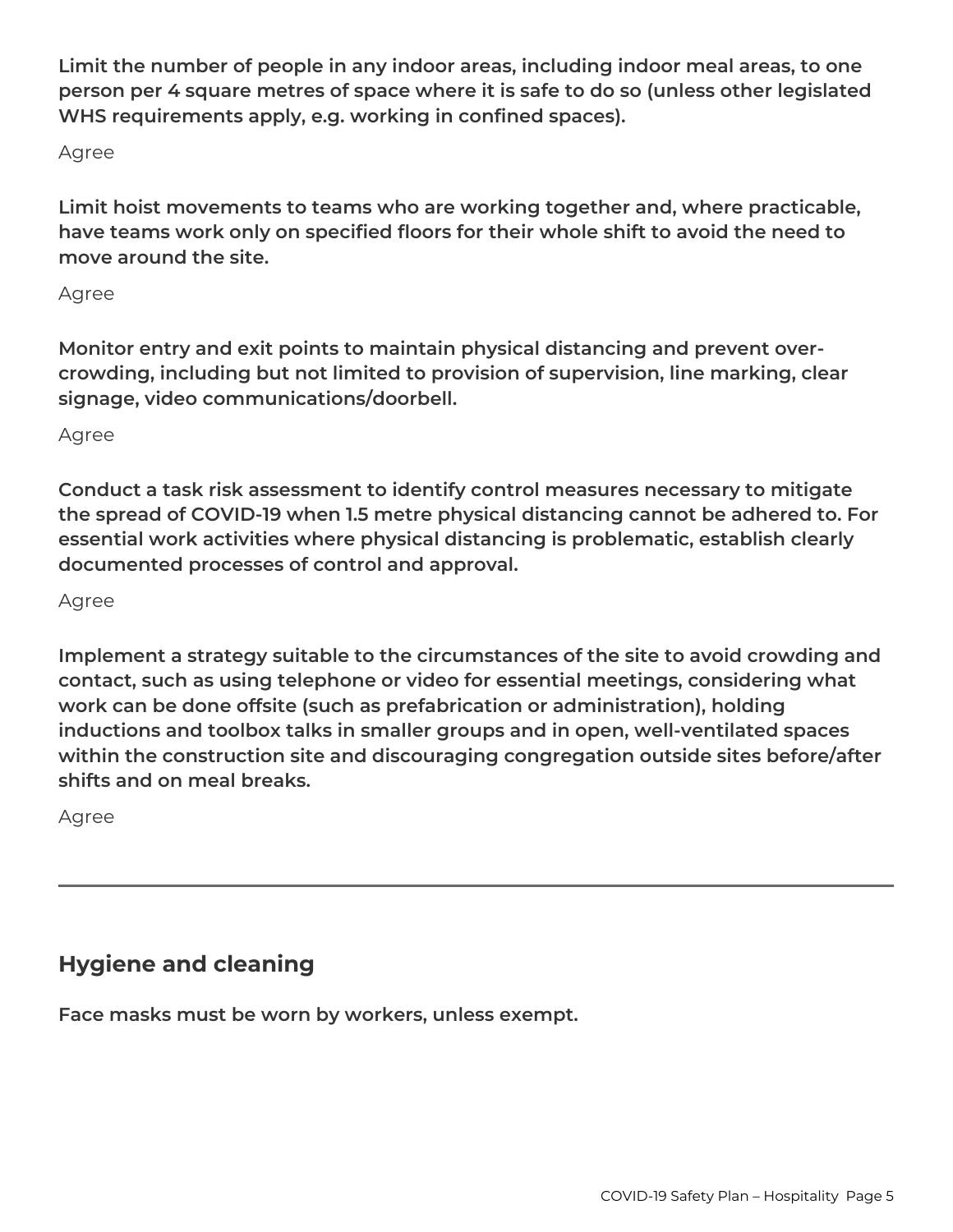#### Agree

**Have hand sanitiser or wash stations at key points around the site, such as entry and exit points and meal areas.**

Agree

**Bathrooms must be well stocked with hand soap and paper towels.**

Agree

**Clean indoor hard surface areas frequented by workers at least daily with detergent or disinfectant. Clean frequently touched areas and surfaces, including delivery areas, turnstiles, lifts, hoists, printers, plant and machinery controls, handrails, taps and washing facilities, several times per day with a detergent or disinfectant solution or wipe, where practicable. Note: this may not be applicable for small sites.**

#### Agree

**Staff are to wear the required personal protective equipment when cleaning, including gloves, and wash hands thoroughly before and after with soap and water.**

Agree

**If sharing tools and equipment is unavoidable ensure cleaning with a detergent solution or disinfectant wipes in between use, where practicable.**

#### Agree

**Site vehicles and plant must be operated by a single designated operator and regularly cleaned where practicable. Where shared use is unavoidable, regularly clean the inside of vehicle cabs and between use where practicable. Note: this may not be applicable for small sites.**

Agree

### **Record keeping**

**Use the NSW Government QR code system to collect an electronic record of the**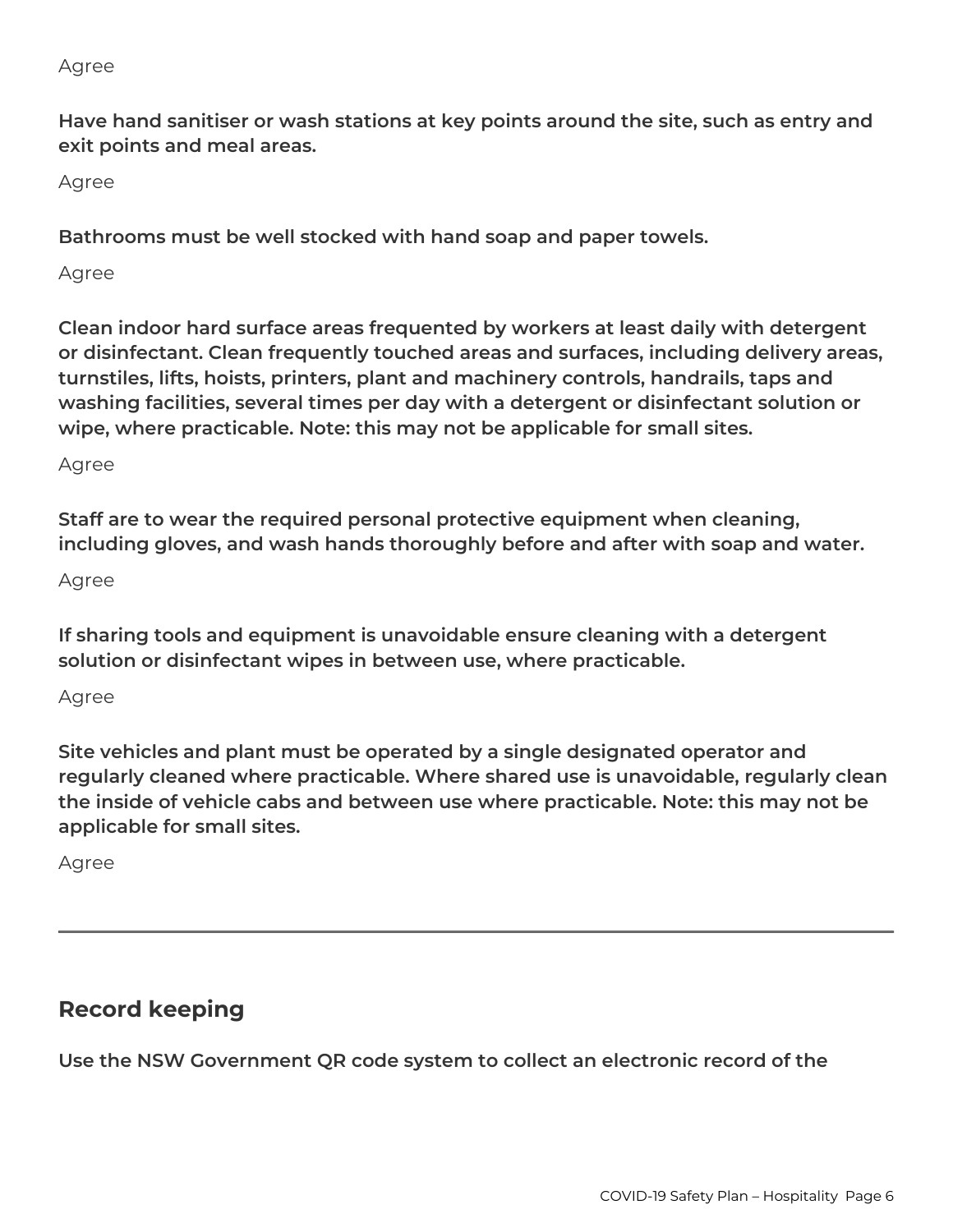**name, contact number and entry time for all staff, site visitors and contractors.**

Agree

**Processes must be in place to ensure that people provide the required contact information, such as by checking phones for the green tick to confirm they have checked in. QR codes should be clearly visible and accessible including at entrances to the premises.**

Agree

**Wherever practicable, establish unique NSW Government QR codes for different zones and locations on site, including meal rooms, toilet facilities and delivery points to assist NSW Health contact tracing if a positive COVID-19 case is identified. Note: this may not be applicable for small sites.**

Agree

**If a person is unable to provide contact details, for example due to age or language barriers, another person may provide contact details on their behalf. If it is not possible for check-in to occur via a Service NSW QR code, keep a record of the name, contact number and entry time for all workers and visitors for a period of at least 28 days. These records must be provided in an electronic format such as a spreadsheet as soon as possible, but within 4 hours, upon request from an authorised officer.**

Agree

**Issue NSW Government QR codes electronically to delivery drivers prior to site entry, where practicable. Note: this may not be applicable for small sites.**

Agree

**Consider implementing use of tracing cards to track contacts between employees, drivers and visitors on site.**

Agree

**Cross check delivery crew induction details to ensure address details are registered and compliant with public health order restrictions.**

Agree